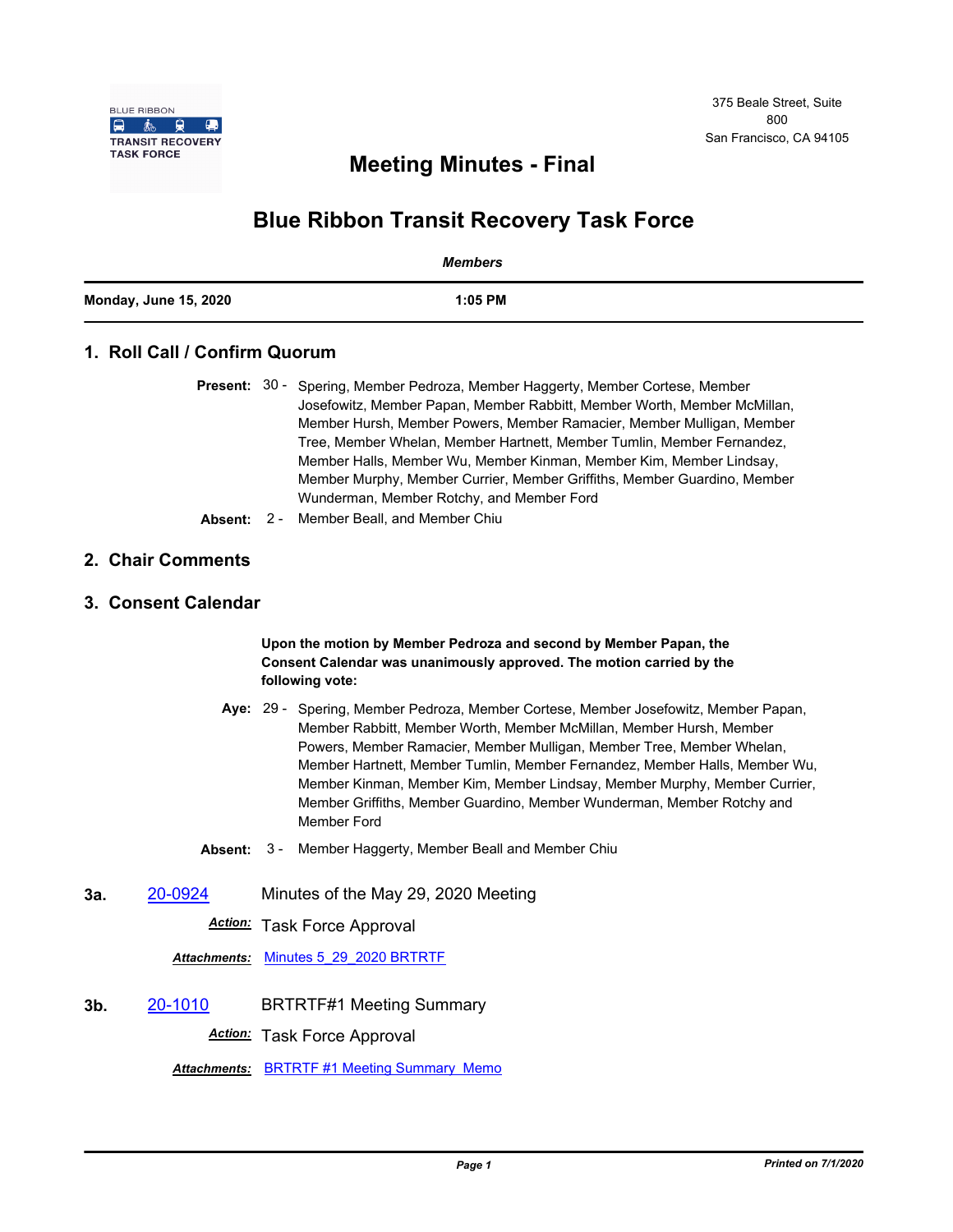**3c.** [20-1011](http://mtc.legistar.com/gateway.aspx?m=l&id=/matter.aspx?key=20875) Task Force Decision Making

*Action:* Task Force Approval

**Attachments: [BRTRTF Decision Making Process Memo](http://mtc.legistar.com/gateway.aspx?M=F&ID=73ec72f6-93ab-4582-9340-f154810b8d5f.pdf)** 

Member Haggerty arrived after the approval of the Consent Calendar.

## **4. Near-term Transit Recovery Strategies**

**4a.** [20-0926](http://mtc.legistar.com/gateway.aspx?m=l&id=/matter.aspx?key=20790) Transit Public Health and Safety Plan Transit Operators will present an overview of their Transit Public Health & Safety Plan efforts.

*Action:* Information

*Presenter:* Steve Kinsey, CivicKnit and Transit Operators

*Attachments:* [Bay Area Transit Health-Saftey Plan Presentation](http://mtc.legistar.com/gateway.aspx?M=F&ID=6b047106-a771-484f-81e9-99aabcfd7a0e.pdf)

The following individuals spoke on this item: Adina Levin of Seamless Bay Area and Friends of Caltrain; Roland Lebrun; Aleta Dupree; and Rich Hedges.

#### **Video Link**

#### **https://mtc.ca.gov/whats-happening/news/video-gallery/what-transit-doing-keep-you-safe**

- **4b.** [20-1013](http://mtc.legistar.com/gateway.aspx?m=l&id=/matter.aspx?key=20877) Near-term Recovery Considerations MTC staff will provide regional observations on the Near-term Transit Operator Recovery Strategies. Representatives from the transit agencies will present more specific details of the Recovery Plans.
	- *Action:* Information
	- *Presenter:* MTC Staff and Transit Operators
	- **Attachments: [Recovery Strategies Presentation](http://mtc.legistar.com/gateway.aspx?M=F&ID=7fbd335c-b8ae-4758-967f-169a7191a808.pdf)**

[Large Operator Recovery Strategies letter](http://mtc.legistar.com/gateway.aspx?M=F&ID=b9999192-b395-483b-b79d-0e5641eceea0.pdf) [Smaller Operator Recovery Strategies Letter](http://mtc.legistar.com/gateway.aspx?M=F&ID=2f68d99e-4c25-469c-a787-82f76aca8648.pdf)

The following individuals spoke on this item: Wendi Kallins; Roland Lebrun; Adina Levin of Seamless Bay Area and Friends of Caltrain; and Aleta Dupree.